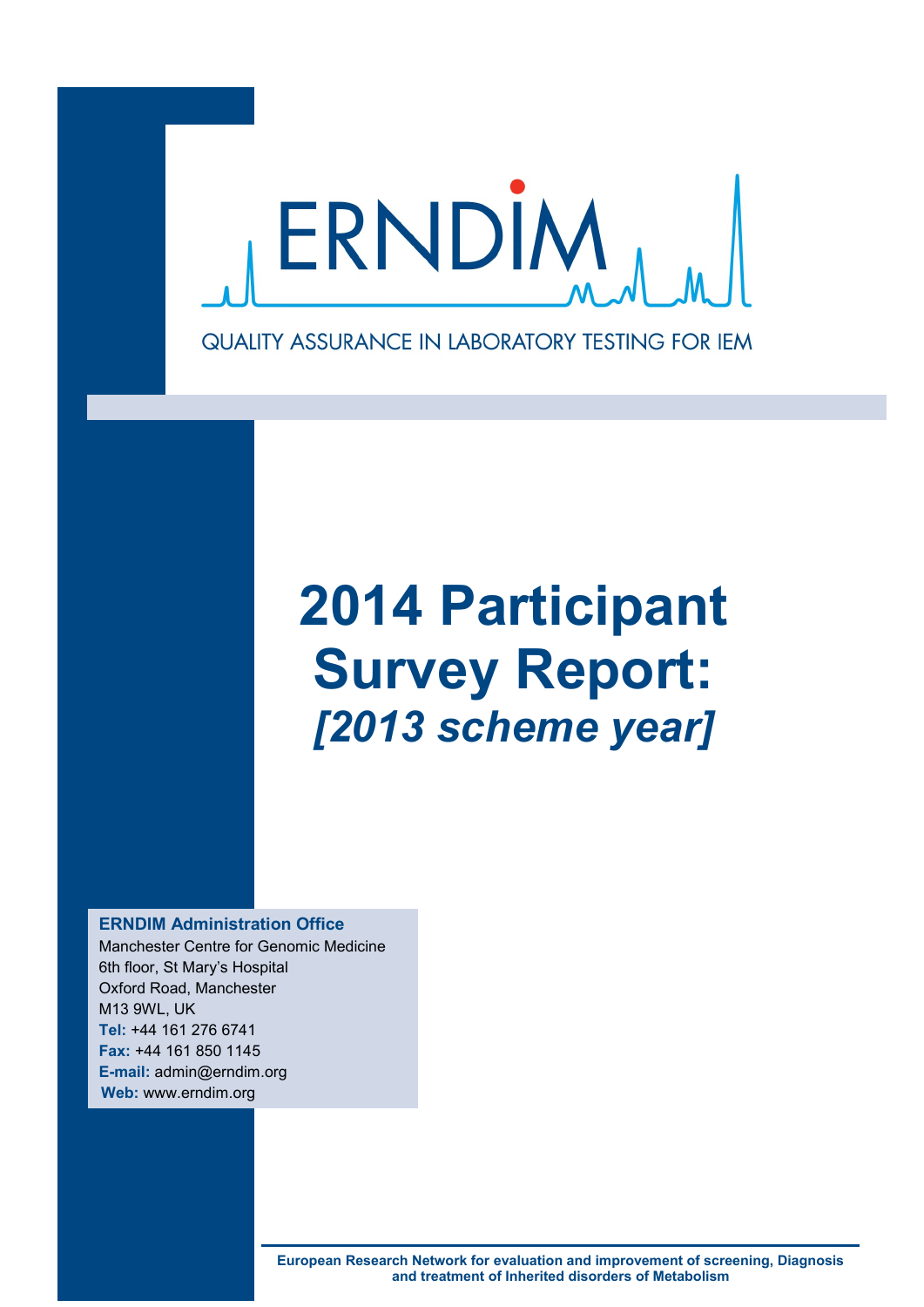# **1. Introduction**

 Participants (565 contacts from 362 centres) were sent the link to the ERNDIM Participant Survey on the Survey Monkey website [\(www.surveymonkey.com\)](http://www.surveymonkey.com/) on 9<sup>th</sup> May 2014. We asked participants to answer questions relating to the 2013 EQA schemes. The closing date for the survey was  $30<sup>th</sup>$  June 2014.

# **2. Summary**

- Thank you to everyone who took the time to complete this survey. This report is a summary of all the responses we received. The results from the survey will help us to continue to improve the quality and efficiency of the ERNDIM EQA schemes.
- The survey has highlighted areas where we need to improve such as the lack of website reporting for all of the qualitative schemes and low sample volume for some of the qualitative schemes. However it is also gratifying to see that the majority of respondents believe that the quality of service we offer is getting better and we will continue to make further improvements to the service that we offer in the future.
- We are especially pleased that so many of you took the time to complete the survey and to send comments on the schemes. We hope you find the summary on pages 8 - 10, where we answer some of your comments, interesting and we would welcome any other comments or suggestions for improvements.

# **3. Survey Responses**

 201/565 contacts from 188/362 centres in 49 countries responded to the survey. The response rate by centre was 51.9% (compared to 43.9% in the last survey) and the individual response rate was 35.6% (compared to 34.8% in the last survey).

# **Question 1: Please rate the following aspects for each of the ERNDIM quality assurance schemes that you subscribe to**

- Number of centre responses = 188 centres (= 100% of all responses).
- The response rate for each EQA scheme is shown in Figure 1 and Table 2. For the individual schemes the highest response rate was for Diagnostic Proficiency Schemes (64% of scheme participants) and the lowest was for Acyl carnitines (45% of scheme participants). The response rate for all the schemes is higher than in 2013 (Figure 1).

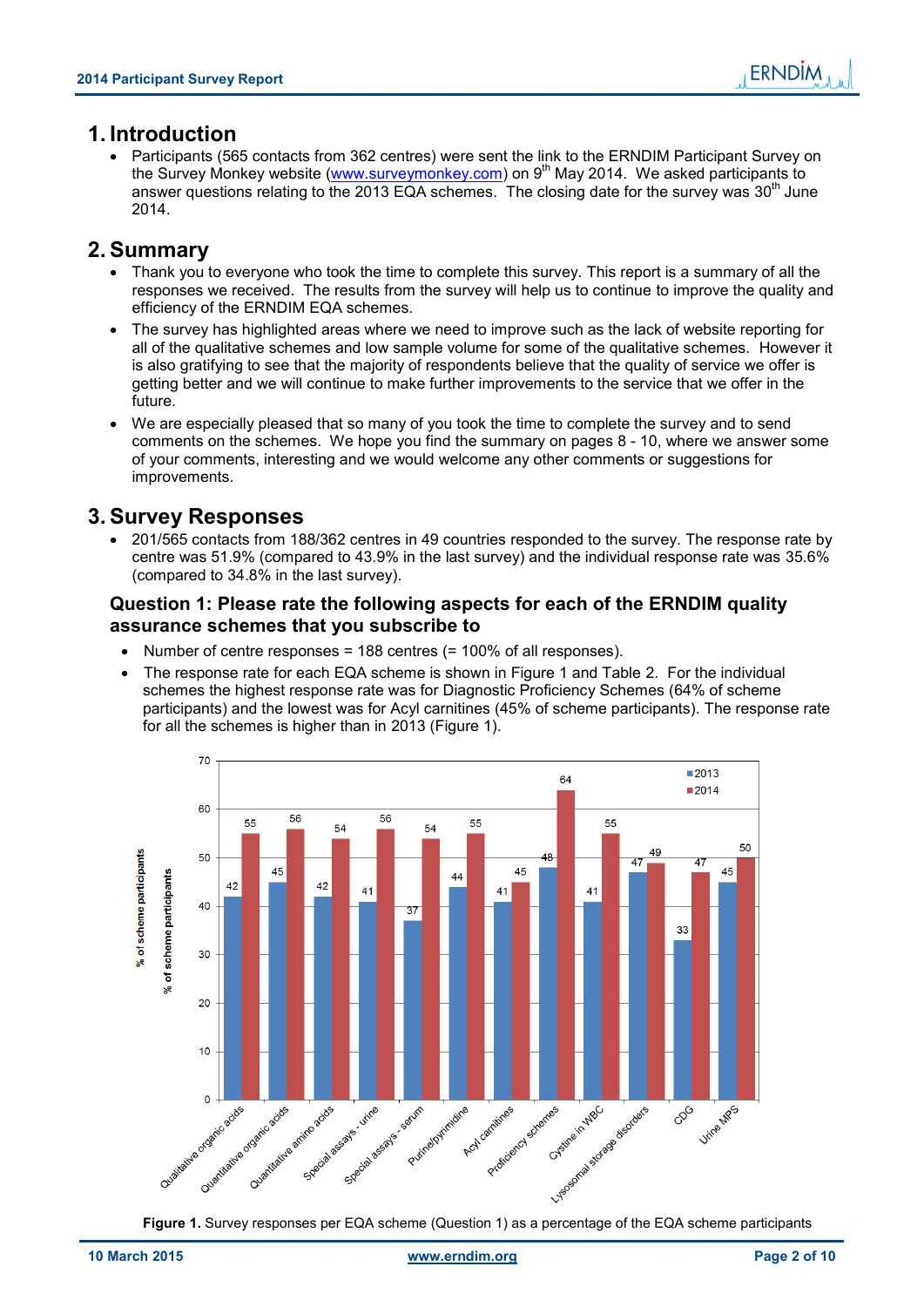- Participants were asked to rate the following aspects of each scheme:
	- 1. Frequency of samples 2. Sample volume
	- 3. Appropriateness of analyte concentration 4. Adequacy of the report
	-
	-
- 
- 
- 5. Website display 6. Usefulness of the annual report
- 7. Value for money and the same section of the South B. Billing arrangements
- Each of the aspects of individual EQA schemes was rated according to the following scoring system:  $1 =$  Excellent  $2 =$  Good  $3 =$  Poor  $4 =$  Very poor
- Scores ≤ 1.5 are highlighted in blue and scores ≥ 2.0 are highlighted in red.

**Average Scores EQA Scheme 2014 2013 2012 2011 2007 2004 2001 All schemes 1.7 1.7 1.7 1.8 1.7 2.0 2.0** Qualitative organic acids 1.7 1.7 1.7 1.7 1.6 2.0 1.9 Quantitative organic acids 1.7 1.7 1.7 1.9 1.7 1.9 2.1 Quantitative amino acids 1.7 1.7 1.7 1.8 1.7 1.9 2.0 Special assays - urine 1.7 1.7 1.7 1.7 1.8 1.9 2.1 Special assays - serum 1.7 1.7 1.7 1.8 1.7 1.8 2.0 Purine/pyrimidine 1.7 1.7 1.7 1.9 1.6 1.8 2.1 Acyl carnitines 2.0 1.9 1.9 2.0 2.0 2.3 - Proficiency schemes 1.7 1.7 1.7 1.8 1.8 1.7 2.0 2.0 Cystine in white blood cells **1.8** 1.6 1.7 1.6 1.4 -Lysosomal storage disorders  $\begin{array}{|c|c|c|c|c|c|c|c|} \hline \end{array}$  2.0 2.1 Congenital disorders of glycosylation 2.0 1.9 1.8 1.9 Urine Mucopolysaccharides 1.8 1.8 1.8 - - - - - -

**Table 1.** Average scores per scheme (Question 1)

- The overall score for all aspects of all schemes was 1.7, the same as in 2013 and 2012. Eight of the EQA schemes had the same score as last year while the remaining four schemes had worse scores than last year.
- The best scoring schemes were Qualitative Organic Acids, Quantitative Organic Acids, Quantitative Amino Acids, Special Assays in serum and urine, Purines and Pyrimidines and the DPT scheme which all scored 1.7. The worst scoring schemes were CDG, LSDs and Acylcarnitines which all scored 2.0.
- The average scores per scheme since 2001 are shown in Table 1 and Figure 2, and show a general trend of improvement.
- The score for 7 out of the 8 of the individual aspects have improved or stayed the same since 2013, with only 'Usefulness of the annual report' having a worse score in 2014 than in 2013 (1.7 in 2014 compared to 1.6 in 2013).
- The worst scoring aspects were 'Sample volume', 'Appropriateness of analyte concentration', 'Website display', 'Value for money' and 'Billing arrangements' which all scored 1.8; with the best scoring aspect being 'Frequency of samples' (1.6).
- The score for 'Sample volume' has remained the same as in 2013 (1.8) however four schemes still scored 2.0 or more (DPT =  $2.0$ , CDG =  $2.6$ ; Urine MPS =  $2.1$ ; LSDs =  $2.3$ ) for this aspect. The 'Sample volume' score for CDG was the worst score in the survey.
- The best scores of the whole survey (all 1.5) were for 'Frequency of samples' (Qual Organic Acids, Specials Assays in urine & Purines and pyrimidines), 'Sample volume' (Quant Organic Acids and Purines and pyrimidines), 'Adequacy of the report (Qual Organic Acids & DPT) and 'Usefulness of the Annual Report' (DPT).
- The most improved scores of the whole survey were for Lysosomal Enzymes (value for money, 1.9 compared to 2.1 in 2013), Qualitative Organic Acids (website display, 1.9 compared to 2.1 in 2013) and Urine MPS (sample volume, 2.1 compared to 2.3).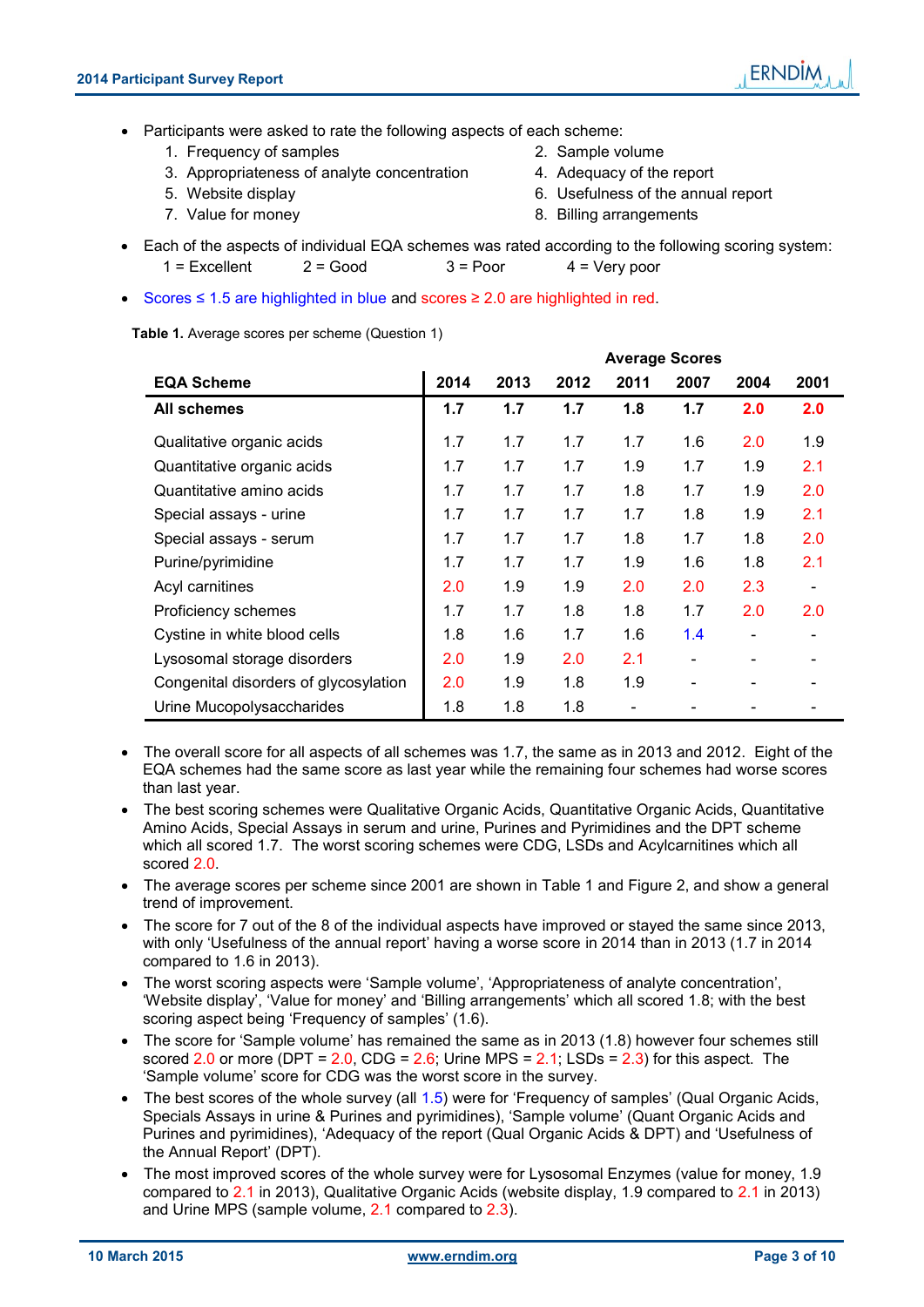

**Figure 2.** Average score per EQA scheme (Question 1)

 $\overline{\phantom{a}}$ 

| <b>Scheme Aspects</b>      | Frequency of samples | Sample volume | analyte concentration<br>Appropriateness of | Adequacy of the<br>report | Website display | Usefulness of the<br>annual report | Value for money | <b>Billing arrangements</b> | Average per scheme | No. of responses<br>(% of scheme<br>participants) |
|----------------------------|----------------------|---------------|---------------------------------------------|---------------------------|-----------------|------------------------------------|-----------------|-----------------------------|--------------------|---------------------------------------------------|
| Qual. organic acids        | 1.5                  | 1.7           | 1.6                                         | 1.5                       | 1.9             | 1.6                                | 1.7             | 1.8                         | 1.7                | 104<br>$(55.0\%)$                                 |
| Quant. organic acids       | 1.6                  | 1.5           | 1.8                                         | 1.7                       | 1.7             | 1.8                                | 1.8             | 1.7                         | 1.7                | 62<br>$(55.9\%)$                                  |
| Quant. amino acids         | 1.6                  | 1.6           | 1.7                                         | 1.7                       | 1.7             | 1.7                                | 1.8             | 1.7                         | 1.7                | 136<br>$(53.8\%)$                                 |
| Special assays - urine     | 1.5                  | 1.8           | 1.8                                         | 1.6                       | 1.7             | 1.7                                | 1.8             | 1.7                         | 1.7                | 93<br>$(56.0\%)$                                  |
| Special assays - serum     | 1.6                  | 1.6           | 1.8                                         | 1.6                       | 1.7             | 1.7                                | 1.8             | 1.7                         | 1.7                | 114<br>(54.3%)                                    |
| Purines/pyrimidines        | 1.5                  | 1.5           | 1.9                                         | 1.6                       | 1.7             | 1.7                                | 1.8             | 1.7                         | 1.7                | 31<br>$(55.4\%)$                                  |
| Acyl carnitines            | 2.2                  | 1.8           | 1.8                                         | 2.0                       | 2.2             | 1.9                                | 2.0             | 1.8                         | 2.0                | 55<br>$(45.1\%)$                                  |
| Proficiency schemes        | 1.6                  | 2.0           | 1.7                                         | 1.5                       | 1.8             | 1.5                                | 1.7             | 1.7                         | 1.7                | 66<br>$(63.5\%)$                                  |
| Cystine in WBC             | 1.7                  | 1.9           | 1.9                                         | 1.7                       | 1.8             | 1.6                                | 1.7             | 1.9                         | 1.8                | 18<br>$(54.5\%)$                                  |
| <b>LSD</b>                 | 1.7                  | 2.3           | 2.0                                         | 2.0                       | 1.9             | 2.1                                | 1.9             | 1.9                         | 2.0                | 35<br>(48.6%)                                     |
| CDG                        | 1.8                  | 2.6           | 1.9                                         | 1.9                       | 2.1             | 1.9                                | 2.0             | 1.9                         | 2.0                | 28<br>(46.7%)                                     |
| Urine MPS                  | 1.7                  | 2.1           | 1.8                                         | 1.8                       | 1.9             | 1.8                                | 1.8             | 1.8                         | 1.8                | 52<br>$(50.0\%)$                                  |
| Average for<br>all schemes | 1.6                  | 1.8           | 1.8                                         | 1.7                       | 1.8             | 1.7                                | 1.8             | 1.8                         |                    |                                                   |

**Table 2:** Average scores per aspect of each scheme (Question 1)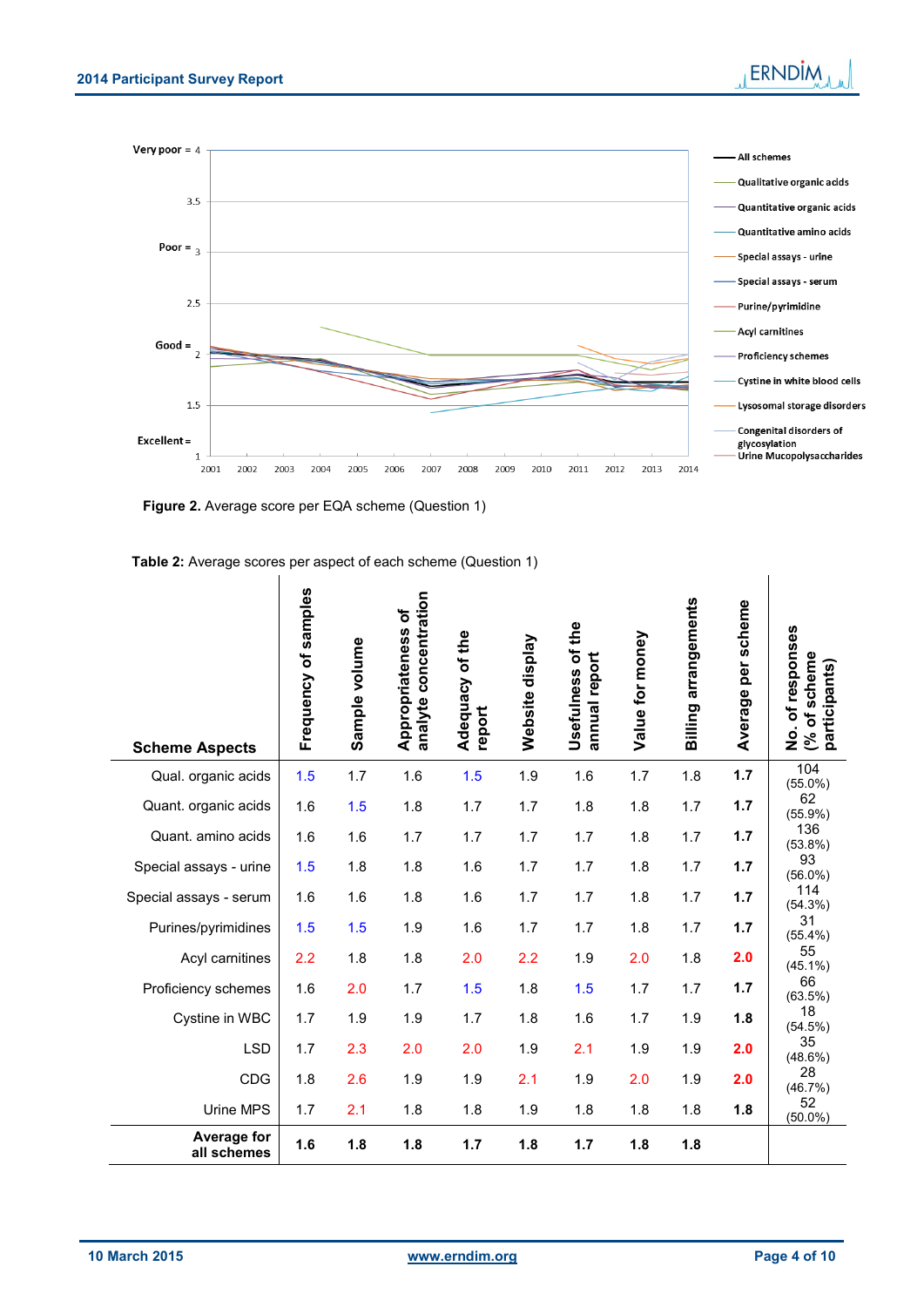# **Question 2: Do you have any other remarks, comments or suggestions for improvements in Quantitative Schemes?**

- Number of individual responses =  $69$  (=  $34\%$  of all responses)
- These comments are summarised with the comments made in response to Q13 on pages 8 10.

# **Questions 3 to 8: Analytes in Quantitative Schemes**

- A total of 77/201 individuals (38%) made suggestions for analytes to be added to or removed from the Quantitative schemes.
- Where possible we do try to incorporate suggestions for additional analytes and but unfortunately this is not always possible. A summary of the suggestions for analytes to added or removed, with some responses from ERNDIM, is below.

|  | Q.3: Quantitative amino acids (38 responses, 19% of all respondents) |  |  |  |  |  |  |  |  |
|--|----------------------------------------------------------------------|--|--|--|--|--|--|--|--|
|--|----------------------------------------------------------------------|--|--|--|--|--|--|--|--|

| <b>Suggested Analytes to be added</b> |                       | <b>Suggested Analytes to be removed</b> |  |
|---------------------------------------|-----------------------|-----------------------------------------|--|
| Total suggested = $20$                | Total suggested = $9$ |                                         |  |
| Analytes with >1 response             |                       | Analytes with >1 response               |  |
| arginosuccinic acid (ASA)             | $n = 10$              | sarcosine<br>$n = 8$                    |  |
| sulfocysteine                         | $n = 5$               | 3-methylhistidine<br>$n = 4$            |  |
| tryptophan                            | $n = 5$               | saccharopine<br>$n = 4$                 |  |
| alloisoleucine                        | $n = 3$               | 1-methylhistidine,<br>$n = 3$           |  |
| Beta-alanine                          | $n = 2$               | pipecolic acid<br>$n = 3$               |  |
| cystathionine                         | $n = 2$               | Tryptophan (TRP)<br>$n = 2$             |  |
| Gamma-Amino Butyric Acid (GABA)       | $n = 2$               |                                         |  |
| homocystine                           | $n = 2$               |                                         |  |
| Phenylethylamine (PEA)                | $n = 2$               |                                         |  |
| phosphoetanolamine                    | $n = 2$               |                                         |  |

# **Q.4: Quantitative organic acids** (21 responses, 10% of all respondents)

| <b>Suggested Analytes to be added</b>                           | <b>Suggested Analytes to be removed</b> |                                                               |         |  |
|-----------------------------------------------------------------|-----------------------------------------|---------------------------------------------------------------|---------|--|
| Total suggested = $66*$                                         | Total suggested = $1$                   |                                                               |         |  |
| Analytes with >1 response                                       |                                         | All Analytes suggested                                        |         |  |
| 3-methylglutaconic acid $n = 5$                                 |                                         | 3-hydroxyisobutyric acid                                      | $n = 1$ |  |
| 3-OH-glutaric acid $n = 4$                                      |                                         |                                                               |         |  |
| 3-hydroxybutyric acid $n = 3$                                   |                                         |                                                               |         |  |
| 3-methylglutaconic $n = 3$                                      |                                         |                                                               |         |  |
| isovalerylglycine $n = 3$                                       |                                         |                                                               |         |  |
| Suberylglycine $n = 3$                                          |                                         |                                                               |         |  |
| 3-methylcrotonylglycine                                         | $n = 2$                                 |                                                               |         |  |
| butyrylglycine $n = 2$                                          |                                         |                                                               |         |  |
| glutaconic acid $n = 2$                                         |                                         |                                                               |         |  |
| lactic acid $n = 2$                                             |                                         |                                                               |         |  |
| malonic $n = 2$                                                 |                                         |                                                               |         |  |
| methylsuccinic acid $n = 2$                                     |                                         |                                                               |         |  |
| oxalic acid $n = 2$                                             |                                         |                                                               |         |  |
|                                                                 |                                         | *= one respondent suggested 39 different analytes to be added |         |  |
| Q.5: Purines & pyrimidines (6 responses, 3% of all respondents) |                                         |                                                               |         |  |
| <b>Suggested Analytes to be added</b>                           |                                         | <b>Suggested Analytes to be removed</b>                       |         |  |
| Total suggested = $4$                                           |                                         | Total suggested = $0$                                         |         |  |
| Analytes with >1 response                                       |                                         | All Analytes suggested                                        |         |  |
| $SAICAR$ $n = 5$                                                |                                         | <b>NONE</b>                                                   |         |  |
|                                                                 |                                         |                                                               |         |  |

Succinyladenosine (SAdo) n = 4

 $2,8$ -dihydroxyadenine;  $n = 2$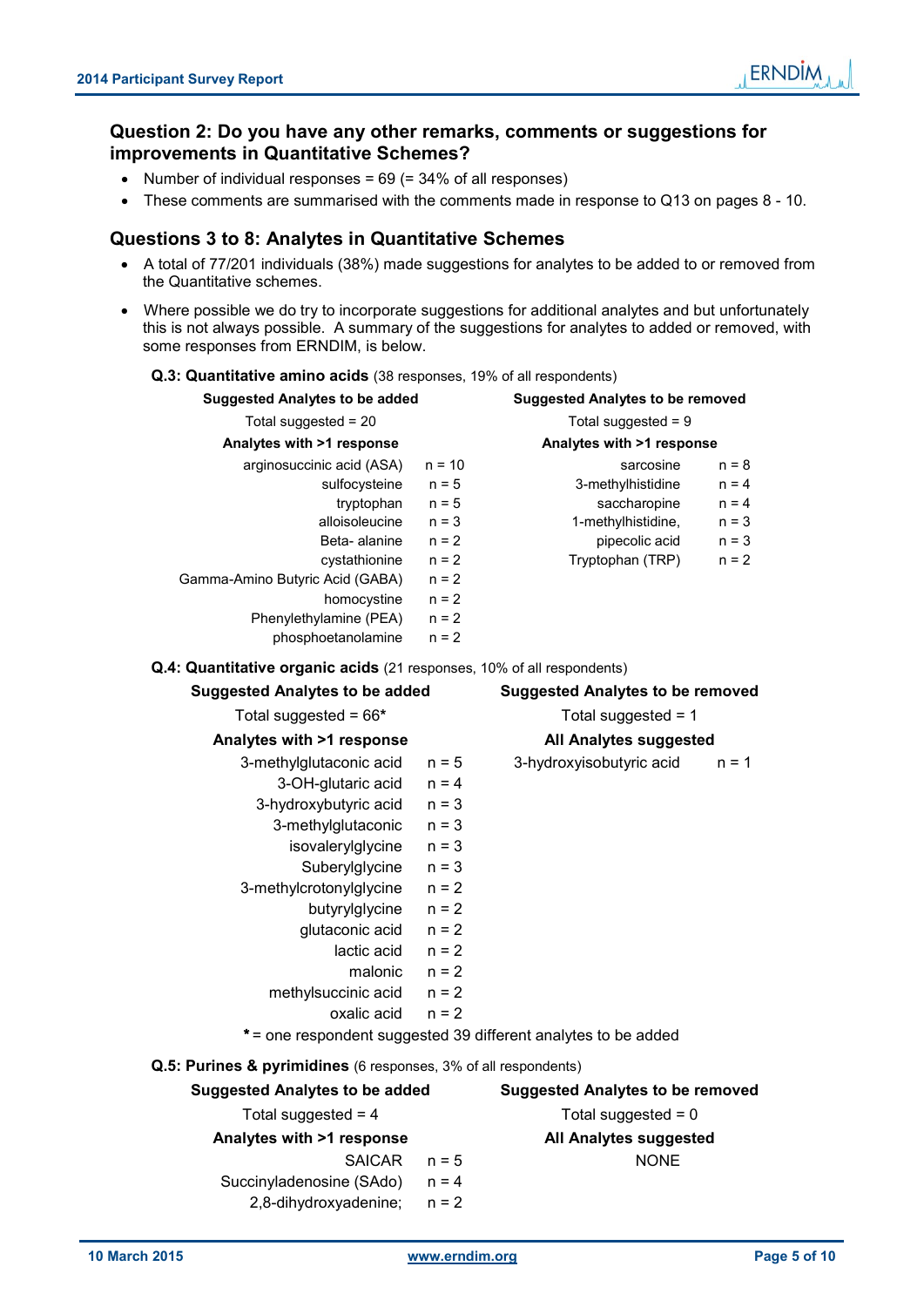# **ERNDIM Response:**

 The addition of 2,8-dihydroxyadenine was attempted a few years ago, but proved to be impossible due to its insolubility. The availability of both succinyladenosine (SAdo) and SAICAriboside (SAICAR) is very limited and unfortunately the addition of these compounds is financially not feasible.

#### **Q.6: Lysosomal Enzymes** (12 responses, 6% of all respondents)

| <b>Suggested Analytes to be added</b>            | <b>Suggested Analytes to be removed</b> |                      |         |  |  |
|--------------------------------------------------|-----------------------------------------|----------------------|---------|--|--|
| Total suggested = $13$                           | Total suggested = $6$                   |                      |         |  |  |
| Analytes with >1 response                        | All Analytes suggested                  |                      |         |  |  |
| Acid esterase (Wolman disease)                   | $n = 3$                                 | Heparan sulphamidase | $n = 2$ |  |  |
| arylsulfatase B**                                | $n = 3$                                 | arylsuphatase 37°C   | $n = 1$ |  |  |
| MPS Type IV                                      | $n = 2$                                 | Beta hex A           | $n = 1$ |  |  |
| <b>MPS VI</b>                                    | $n = 2$                                 | galactocerebrosidase | $n = 1$ |  |  |
| N-acetylgalactosamine-6-sulfatase                | $n = 2$                                 | <b>MPS IIIA</b>      | $n = 1$ |  |  |
|                                                  |                                         | <b>MPS IVA</b>       | $n = 1$ |  |  |
| ** = one respondent suggested arylsulfatase 0 °C |                                         |                      |         |  |  |

**Q.7: Special assays – serum** (30 responses, 14% of all respondents)

| <b>Suggested Analytes to be added</b>       | <b>Suggested Analytes to be removed</b> |                          |  |  |
|---------------------------------------------|-----------------------------------------|--------------------------|--|--|
| Total suggested = $27$                      | Total suggested = $1$                   |                          |  |  |
| Analytes with >1 response                   |                                         | All Analytes suggested   |  |  |
| Non-esterified fatty acids (NEFA) $n = 5$   |                                         | Free fatty acids $n = 1$ |  |  |
| Biotinidase $n = 4$                         |                                         |                          |  |  |
| Free Fatty Acids (FFA) $n = 4$              |                                         |                          |  |  |
| more acylcarnitines - C3, C5, C14:1 $n = 2$ |                                         |                          |  |  |
| total carnitine $n = 2$                     |                                         |                          |  |  |

#### **ERNDIM Response:**

- The addition C14:1 carnitine has already been studied but the analyte is not yet commercially available.
- The feasibility of adding C3 and C5 carnitines will be studied by the next SAB meeting.
- Biotinidase and Total carnitine are not commercial available. However an EQA scheme for Biotinidase in dried blood spots is available from the Newborn Screening Quality Assurance Program, Atlanta [\(www.cdc.gov/nsqap\)](http://www.cdc.gov/nsqap).

# **Q.8: Special assays – urine** (14 responses, 7% of all respondents)

| <b>Suggested Analytes to be added</b> |         | <b>Suggested Analytes to be removed</b> |  |  |
|---------------------------------------|---------|-----------------------------------------|--|--|
| Total suggested = $27$                |         | Total suggested = $0$                   |  |  |
| Analytes with >1 response             |         | <b>All Analytes suggested</b>           |  |  |
| arabitol                              | $n = 2$ | <b>NONE</b>                             |  |  |
| Delta 4 aminolevulinic acid           | $n = 2$ |                                         |  |  |
| fructose                              | $n = 2$ |                                         |  |  |
| sorbitol                              | $n = 2$ |                                         |  |  |
| Vanillylmandelic acid (VMA)           | $n = 2$ |                                         |  |  |

# **ERNDIM Response:**

 The feasibility of the addition of delta-aminolevulinic acid, vanillylmandelic acid (VMA), arabitol and carbohydrates (fructose, sorbitol) will be discussed by the next SAB meeting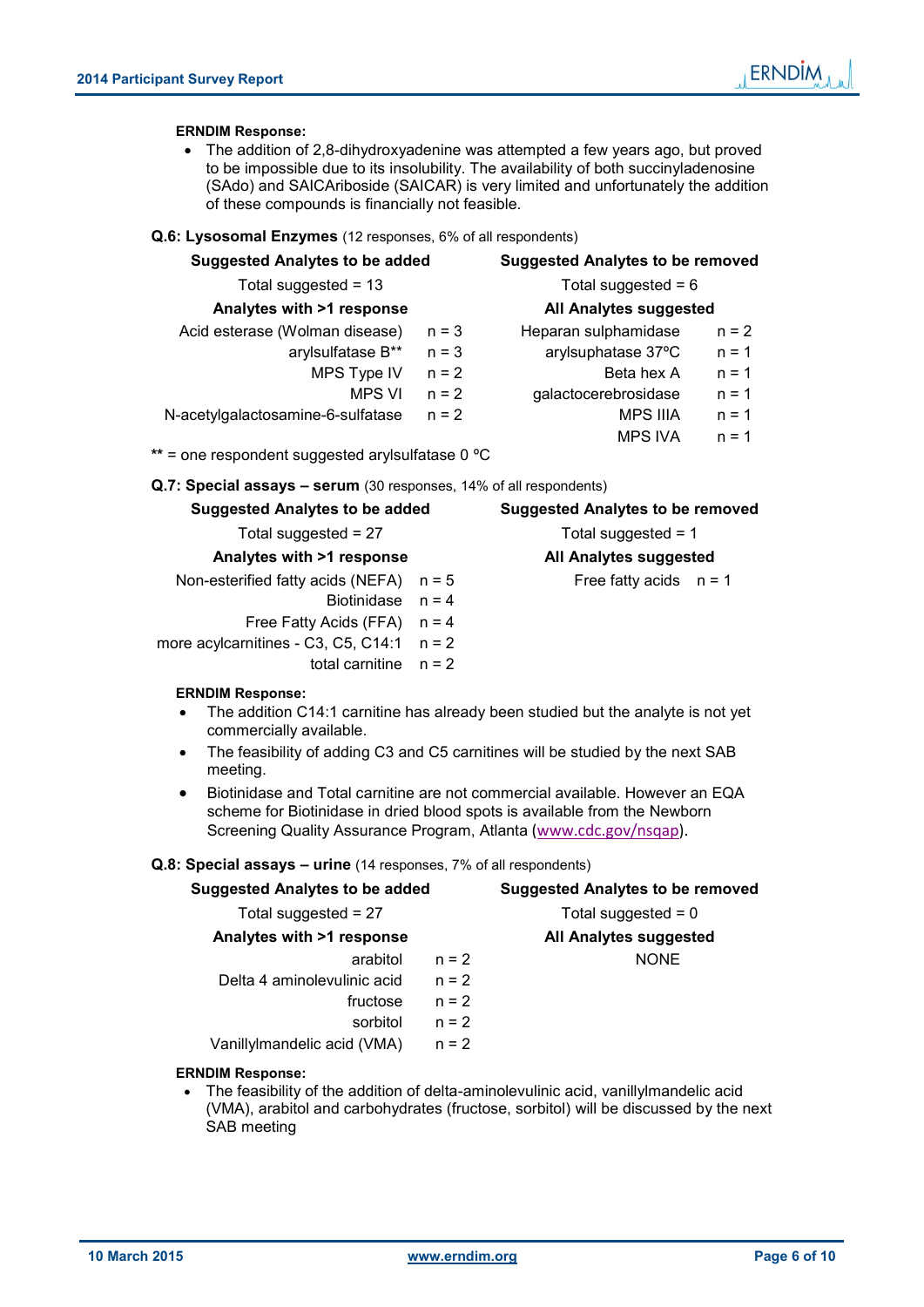# **Questions 9 to 12: Comments on the overall performance of ERNDIM**

- This aim of this section is to assess participants' perception of the overall performance of ERNDIM.
- In summary, 93% of respondents rated the quality of services provided by ERNDIM as 'excellent' or 'good'; with 94% of respondents having 'complete' or 'a lot' of confidence that ERNDIM can deliver the service required by participants.
- 72% of respondents agreed that overall ERNDIM's performance is 'getting better' or 'getting much better'; with 96% of respondents stating that it was 'certain' or 'very likely' that they would use ERNDIM services in the future.

# **Q.9: Overall, how do you rate the quality of products and services we provide?** (193 individual responses, 96% of all responses**)**



# **Q.10: What level of confidence do you have in us to deliver the products and services that you require?** (193 individual responses, 96% of all responses)



# **Q.11: Overall, is our performance...**

(189 individual responses, 94% of all responses)

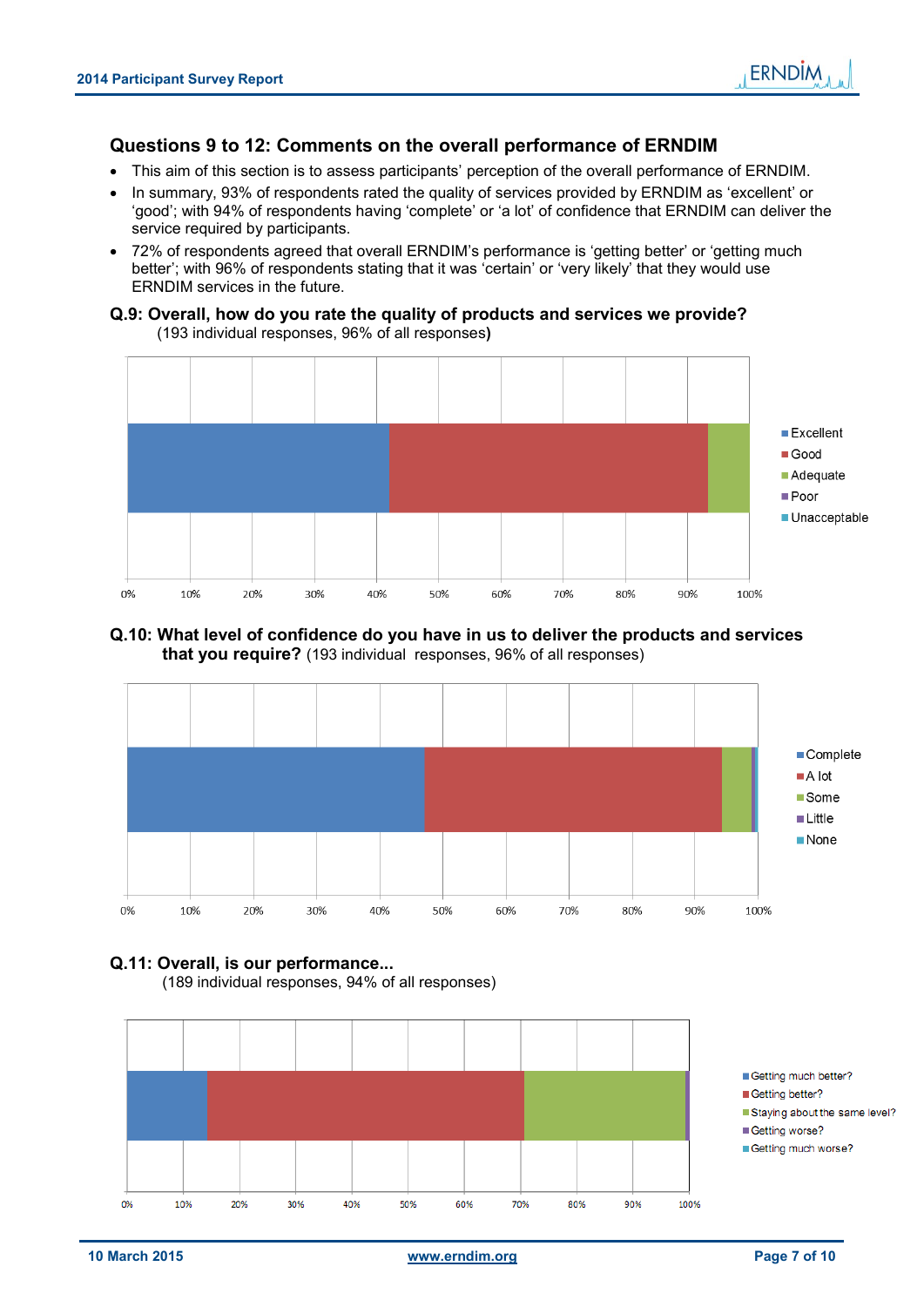

# **Q.12: Based on our performance, how likely is it that you will use us in the future?** (194 individual responses, 97% of all responses)



# **Question 13: Do you have any other remarks, comments or suggestions for how we could improve the services we provide?**

- Number of individual responses = 37 (= 18% of all responses)
- These comments are summarised below with the comments made in response to Q2.

# **Questions 2 & 13: Remarks, comments or suggestions for improvements**

- Total number of responses was 106 from 82 individuals (= 41% of all responses)
- There were a large number of comments and suggestions for improvement. Below is a summary of some of the most frequent comments with responses from ERNDIM.

# **Participant Comment ERNDIM Response**

# **1. General Comments**

- **1.1.** There were a number of comments on the frequency of submission deadlines – some wanting more frequent (up to 12 or 24 per year) and some wanting less frequent deadlines (4 per year).
- **1.2.** Increased number of sample distributions for some of the qualitative schemes.
- **1.3.** Lack of website reporting for all the qualitative schemes.
- 
- **1.5.** Certificates of Participation to be sent earlier.

# **2. EQA Schemes**

# **2.1. Acylcarnitines in DBS**

- There are no plans at the moment to alter the number or frequency of submission deadlines for the EQA schemes.
- For the qualitative schemes there are often problems sourcing suitable clinical material of a sufficient volume to use as the EQA materials. For most of these schemes the Scientific Advisor sources all the EQA materials themselves and we would welcome offers to donate suitable samples from participating centres. Please contact the Administration office if you would be interested in donating a sample.
- ERNDIM's long term aim is to move all of the qualitative schemes to the CSCQ Results website. The Urine MPS scheme moved to website reporting in 2014 and it planned that the CDG scheme will move to website reporting in 2015 with the other qualitative schemes moving over gradually in the next few years.
- **1.4.** Faster access to the annual reports.  $\bullet$  The final results for each scheme are ratified by the Scientific Advisory Board at its Spring meeting so all annual reports are published as soon as possible after that meeting.
	- In the past the Certificates have sometimes been published in August which, we agree, is too late. In 2013 and 2014 the certificates were published in July. This year we're hoping to publish them in June and we're working towards publishing them earlier next year.
	- Delivery of samples is delayed The EQA materials for the scheme are real clinical samples and delays in sample dispatch are due to difficulties obtaining suitable samples.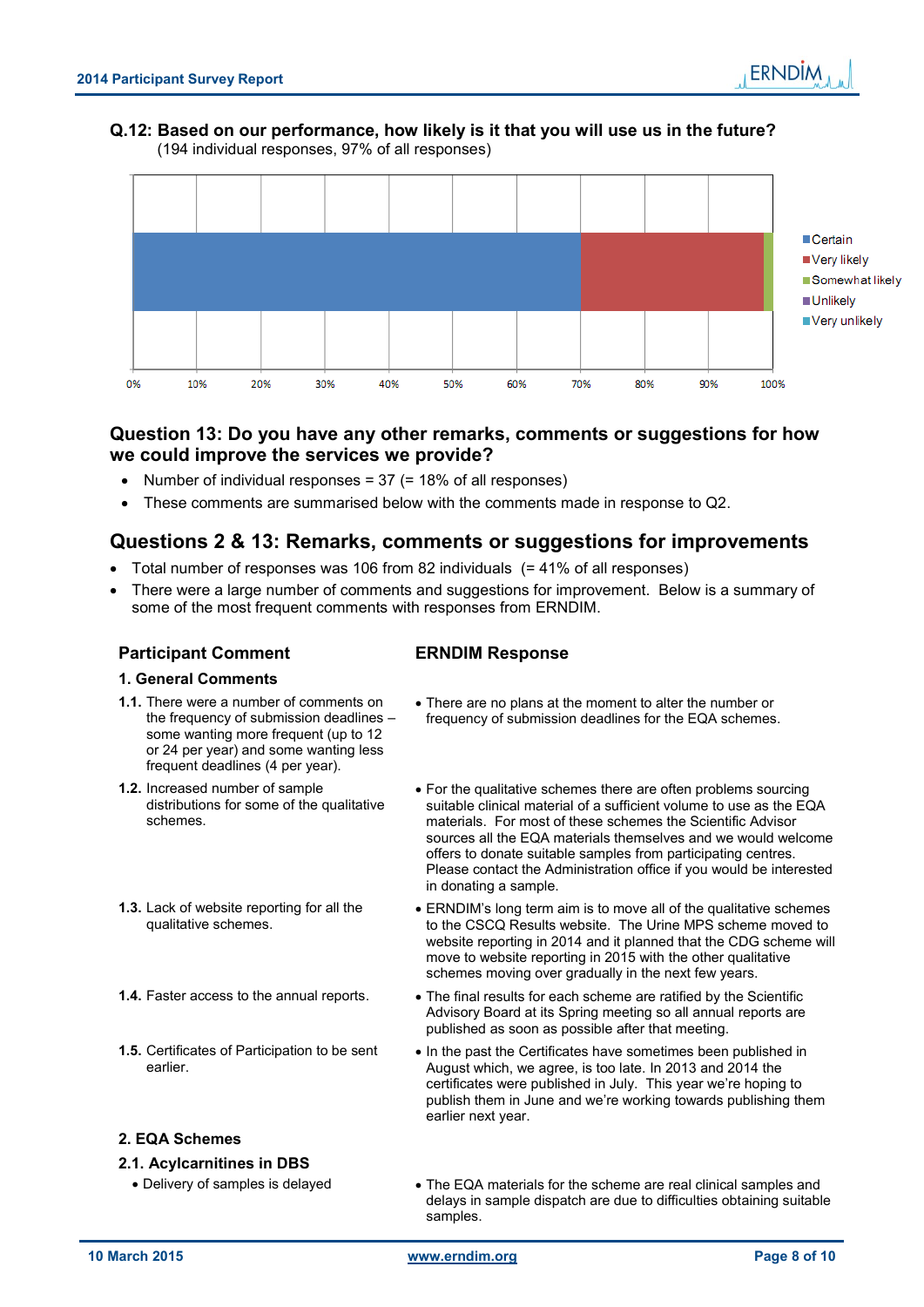Results for the first round should be available before the submission deadline for the second round is due.

#### **2.2. DPT scheme**

- Comments from some participants that the DPT results website is not sufficiently user-friendly.
- DPT samples have poor clinical information.

# **2.2. CDG scheme**

 The reports should be available sooner or if that is not possible, at least the 'answers' should be sent out in a timely fashion.

# **2.3. Lysosomal Enzymes**

# **2.4. Qualitative Organic Acids**

- Analyte concentrations in the samples are too low for diagnosis. The real patient samples are generally different then these samples.
- The inclusion of some complicated samples would promote learning and would be more realistic (e.g. concurrent ketosis, patient under treatment etc). These could be included as "educational" samples with similar report commitments as "ordinary" samples but without the inclusion of their score in the overall result.
- The EQA samples included are very often 'classic' cases with extreme elevations, which pose little challenge to identify. Inclusion of more subtle variant cases would be valuable educationally.
- 

# **2.5.Quantitative Amino Acids**

 A report that can be down loaded with one keystroke from the results website

# **2.6. Special Assays in Serum**

- Some participants complained that NEFA had been removed from the scheme.
- Lower concentration of some analytes (e.g. carnitine, homocysteine) would be much more interesting and helpful.
- The concentrations of methylmalonic acid are geared too much towards the high end

# **2.7. Special Assays in Urine**

 Please standardise the units for creatinine as it is used in many of the schemes.

 We are working towards online submission of results for this scheme which will make it easier for the Scientific Advisor to evaluate the results and send out reports earlier.

ERNDIM

- The manuals for website reporting will be sent to participants again in 2015.
- As the DPT samples are real clinical samples the clinical information provided with them reflects the real life situation.
- For the 2014 scheme the Scientific Advisor sent the diagnoses for the EQA materials to participants in November instead of waiting until the Annual Report has been approved by the SAB this Spring. The planned on-line submission of results will make it easier for the Scientific Advisor to evaluate the results and send out reports earlier.
- Improve the annual report. The Scientific Advisor and the Scheme Organiser are looking at ways to improve the annual report.
	- All samples are from real patients some are taken outside of crisis but the scheme organisers feel it is important for participants not to miss the subtle/mild phenotypes.
	- Some complicated samples were included in the 2014 scheme.

- We attempt to distribute both complex and classical samples to meet the requirements of all participants.
- Online submission of results. We are working on website submission of results and hope to implement this in 2016/17.
	- This has been implemented for all the quantitative schemes
	- Although NEFA was in the list of analytes in SAS from 2010 to 2013, it was not an added analyte and was not scored during that period so did not appear in the Annual Reports. We will discuss in the next SAB meeting whether to include NEFA again in the 2015 program and will try to change the software so that it will be scored in the annual report.
	- Concentrations of these analytes in the low-normal range are not technically possible since the matrix is pooled human serum, where concentrations are already within the control range.
	- The concentration of MMA has already been decreased in the 2014 scheme.
	- This has been done.